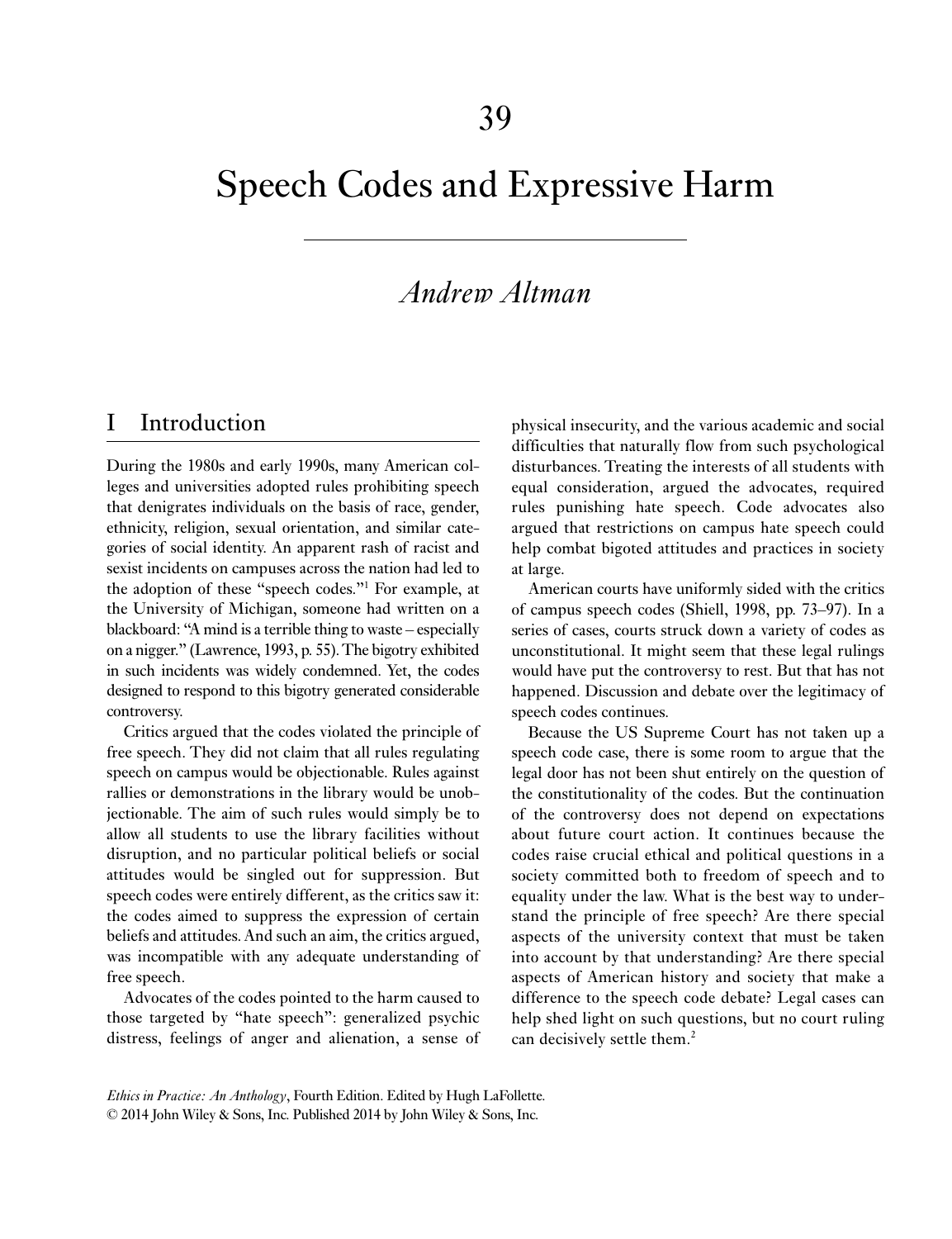In my view, it is difficult to justify speech codes solely on the basis of the harmful causal effects of hate speech. But I think that there is another type of harm to consider, what has been called "expressive harm" (Pildes and Niemi, 1993; Anderson and Pildes, 2000). Expressive harm is not a causal consequence of hate speech. Rather, it is a harm that derives from the kind of attitude expressed in the very act of hate speech, and it is independent of the causal effects of such a speech act.

In the next section, I explain why the causally harmful results of hate speech provide an insufficient basis on which to justify speech codes. Section III then gives an account of the nature of expressive harm, focusing on how symbolic speech by public officials can do expressive harm to an individual's right to be treated by government with equal respect and consideration. Section IV compares and contrasts private individuals with public officials when it comes to speech that does expressive harm. That section also formulates two main obstacles to justifying speech codes. In Sections V and VI, I seek to surmount those obstacles and present the case for speech codes. Section VII examines several campus speech policies, arguing for the superiority of a certain type of speech code.

#### II Causal Harm

In an influential essay, Mari Matsuda writes: "When racist propaganda appears on campus, target-group students experience debilitated access to the full university experience. This is so even when it is directed at groups rather than at individuals" (1993, p. 45). And to those speech-code skeptics inclined to dismiss the harm of hate speech as merely psychological, Charles Lawrence points out: "Psychic injury is no less an injury than being struck in the face, and it often is far more severe. Racial epithets and harassment often cause deep emotional scarring and feelings of anxiety and fear that pervade every aspect of a victim's life" (1993, p. 74).

There is little doubt that hate speech can have psychologically debilitating effects and those effects in turn can interfere with a student's opportunities to enjoy the educational and social benefits of campus life. Black students who walk into a classroom in which the blackboard has written on it a vicious racial epithet directed against them will likely – and reasonably – respond with anger and even rage. Moreover, additional psychological injury is certainly possible: the students may come to think that they are unwelcome and even unsafe on campus. As Matsuda notes, hate speech often uses symbols, such as a burning crosses and swastikas, which are associated with violence against minorities.

Advocates of speech codes also argue that hate speech reinforces and perpetuates bigoted attitudes and practices in society at large. Thus Lawrence writes that "racist speech…distorts the marketplace of ideas by muting or devaluing the speech of Blacks and other despised minorities" (1993, p. 78). He contends that racist speech defames Blacks as a group: it causes a reputational injury to all Blacks, not simply to the immediate targets. Delgado and Stefancic also point to the general social effects of hate speech: "the racist insult remains one of the most pervasive channels through which discriminatory attitudes are imparted" (1997, p. 4).

The harms cited by the advocates of speech codes are real and serious. Undoubtedly, the members of society have a moral obligation to combat those harms. The issue is whether university speech codes are a justifiable way to proceed.

Some critics of speech codes argue that other means of combating the harms of hate speech should be pursued. Such means include "counterspeech", that is, speaking out against the bigoted attitudes of hate speakers. Also included are educational programs aimed at promoting equality and highlighting the harm caused by bigotry. Thomas Simon doubts that speech codes or educational programs make any significant impact on racism but suggests that universities can exert some substantial leverage in society's fight for racial equality by "carefully examining their employment practices, investment decisions, and community service" (1994, p. 186).

Advocates of speech codes claim that the remedies suggested by Simon and others should be pursued in addition to speech codes, not in place of them. But that claim is persuasive only if speech codes are a justifiable way to regulate speech. The *prima facie* plausibility of the claim that the codes seek to suppress the expression of certain viewpoints places a substantial burden of argument on those who contend that they are justifiable. That burden is only increased by the availability of other ways of combating the causal harms of hate speech.

The arguments that we have canvassed thus far have little chance of meeting that burden because they appear to license restrictions on speech that sweep too broadly. The arguments would not only license speech codes banning the use of racial epithets and slurs. Philosophical,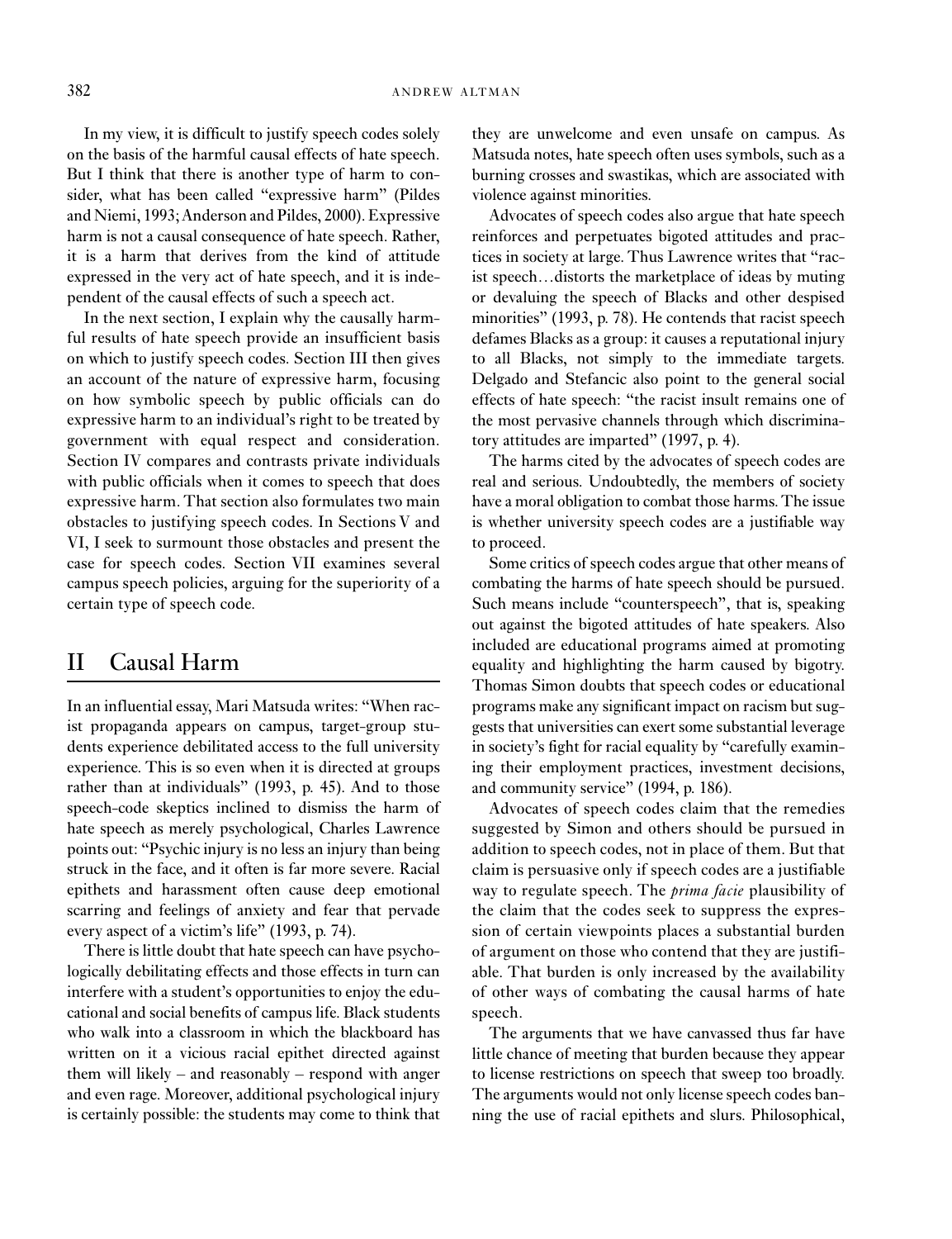literary, religious, and scientific works conveying racist, sexist, or heterosexist ideas would be subject to prohibition. As Martin Golding says in his critique of speech codes, racist and anti-Semitic beliefs that are "sanitized" and presented in the form of scholarly work is potentially more harmful that the slurs and epithets that students may hurl at one another (2000, p. 54). Such sanitized bigotry, for example, the notorious anti-Semitic tract, "Protocols of the Elders of Zion," has the appearance of a work of scholarship and so may well have a greater psychological and reputational impact on the group it targets than the vulgar racist rant of a student.

Yet, a university is precisely where any work that purports to have objective validity should be available for critical assessment. As Golding has argued, the university is "a form of institutionalized rationality" that subjects knowledge-claims to the test of "critical examination… by competent inquirers" (2000, pp. 18, 22). The function of the university requires "communal discussion" and "the *organized* pursuit of knowledge," and it would be seriously compromised by the prohibition of works that convey bigoted ideas and views (Golding, 2000, pp. 17–18).

Moreover, there is a body of literature that is not the fraudulent work of vicious bigots but is regarded as racist by many and would be subject to prohibition under the arguments of Lawrence and Matsuda. Consider the work on race of the psychologist J. P. Rushton, who summarizes it this way:

In new studies and reviews of the world literature, I consistently find that East Asians and their descendants average a larger brain size, greater intelligence, more sexual restraint, slower rates of maturation, and greater law abidingness and social organization than do Europeans and their descendants who average higher scores on these dimensions than do Africans and their descendants. I proposed a gene-based evolutionary origin for this pattern. (2000)

Rushton's views have the potential to cause much more reputational damage to Blacks than an undergraduate's drunken utterance of a racial slur. Moreover, regardless of Rushton's intent, it is reasonable to think that his views would reinforce the bigoted attitudes of those inclined to treat Blacks as moral inferiors. And the views would obviously provoke anger among black students.

Yet, Rushton's work may not be legitimately banned from libraries, classrooms, and other campus forums by a speech code. The institutional rationality of the university demands that the work be available for the critical analysis of scholarly experts and for the study of interested students.

The university's role as a testing ground for claims to knowledge makes it difficult for advocates of speech codes to meet their burden of justification solely by pointing to the harmful causal consequences of hate speech. But this does not necessarily doom all efforts to justify the codes. There is another form of harm associated with hate speech – expressive harm. A justification that takes account of both causal and expressive harm has better prospects for success. Let us turn to some examples to illustrate the existence and nature of expressive harm.

#### III Expressive Harm: Public Actors

In the recent past, there was considerable controversy sparked by southern states that flew the Confederate flag over their capitols. On July 1, 2000, South Carolina became the last state to remove the flag from its site over the seat of the state government. Blacks and many others take the flag to be a symbol of slavery and racism, and they construed the display of the flag to be an expression of racist attitudes. Some southern Whites rejected that interpretation and argued that the flag was a legitimate expression of reverence for the valor of their ancestors who suffered and died during the Civil War. But in the wake of protests, state legislators voted to take the flag down.

What was the harm of flying the flag over state capitols? In *NAACP* v. *Hunt* (1990), a federal appeals court rejected the claim that Alabama was violating the Equal Protection Clause of the Fourteenth Amendment by flying the confederate flag over its capitol. The court reasoned that the only harm done by the flying of the flag was the emotional distress of the plaintiffs and that such harm did not amount to a violation of the constitutional principle of equality.

However, the court's reasoning was flawed by its failure to see that there is another form of harm done by the flying of the flag, which did violate the equality principle. The flying of the flag did expressive harm to Blacks: Aside from its causal consequences, the act of flying the flag was the expression of a racist attitude hostile, or at least grossly indifferent, to the interests of Blacks (Forman, 1991, p. 508). The official expression of such an attitude constituted a violation of the right to be treated by government with equal respect and consideration.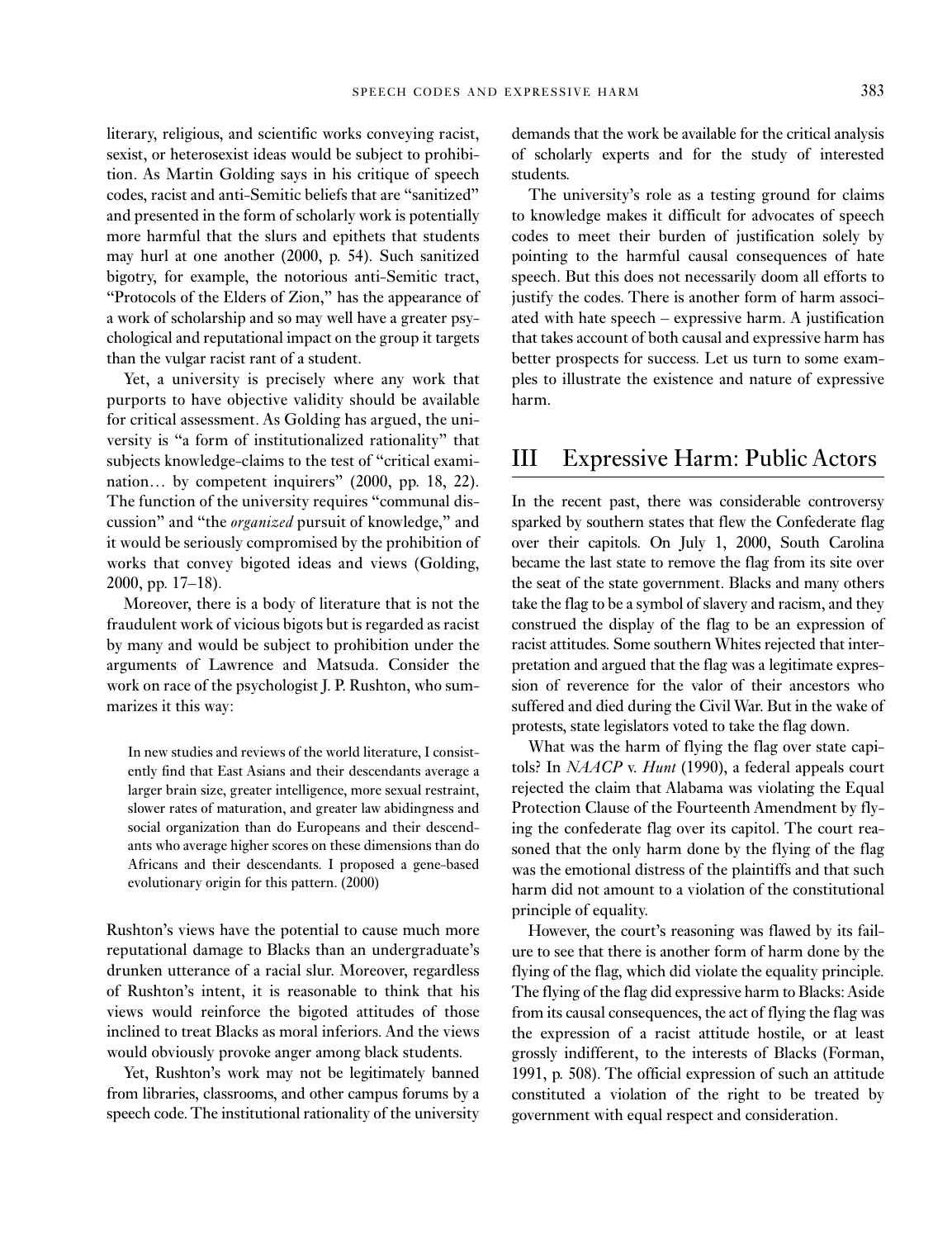There are undoubtedly well-meaning individuals who take pride in the display of the Confederate flag. But they fail to realize that the nation is not sufficiently removed from its history of racial oppression for the flag to be a benign cultural symbol. The debilitating effects of past racism still severely hamper the life chances of Blacks, and current racism aggravates the wounds left by this history (Bobo, 1997). The meaning of the flag is still freighted with the history and legacy of racial oppression.

In such a context, flying the flag over the seat of government is, at best, an expression of a callous indifference toward the state's racial minorities and counts as an expressive harm to them. As Anderson and Pildes explain it, "a person suffers expressive harm when she is treated according to principles that express negative or inappropriate attitudes toward her" (2000, p. 1528). And Alabama was treating its black citizens in exactly that way.

Another example of expressive harm is found in Amar's hypothetical variation of the Hunt case: suppose that Alabama adopted as its official motto the slogan "The White Supremacy State" (1998, p. 254). It would be strained to argue that non- White plaintiffs seeking a ruling that the state had violated the Equal Protection Clause would need to prove that the adoption of the motto had causal effects harmful to racial equality. Indeed, under certain scenarios, the motto might produce political backlash promoting equality. The fact is that the very adoption of the motto, apart from its causal consequences, is a harm to racial minorities. It is an expressive harm.

# IV Expressive Harm: Private Actors

In the Confederate flag and state motto cases, public officials were the ones whose actions did expressive harm. Their status as officials made the harms ascribable to the state and so – the circuit court's ruling notwithstanding – a constitutional violation. But the expressive harm they did was independent of their official status. State officials can typically exert much more causal power in the world than private citizens. And what they express through their acts might well have much more widespread causal effects than the expressive activities of a private individual. Those causal effects may result in harms that most private individuals simply do not have the causal capacity to produce, for example, widespread loss of employment opportunities. But the private individual is capable of doing expressive harm. Just as a state official can express callous indifference or hostility to racial minorities, so can a private citizen. And expression of such an attitude can amount to a harm in both sorts of cases.

On the other hand, there is a big difference between the expressive harm to racial equality committed by a state official and the same sort of harm done by a private individual. When the expressive harm is done by the communicative act of a private individual, it is protected by free speech principles. It is unjustifiable for the law to allow state officials to fly the Confederate Flag above their capitols, but the law should protect private individuals who wish to display the flag outside their homes or on their car antennas. Such private actions can express indifference or hostility to racial equality, but it should be not subject to legal sanction.

Private hate speakers thus have a free-speech shield that protects them from liability for the expressive harm they may do, just as that same shield usually protects them from liability for the harmful causal effects of their speech. So it may seem that we have not really advanced the argument for speech codes. Moreover, one can claim that the argument has been made even more difficult by the difference between official and private speech.

When a university punishes a student for a speech code violation, it seems to be committing an expressive harm against him. Aside from any bad causal effects the punishment may have on the student, it is an expression of the emphatic moral condemnation of his social attitudes. And critics of restrictions on hate speech might contend that such condemnation by government violates the rights of hate speakers to equal consideration. Everyone should be permitted to express their views, without discrimination on the basis of what those views are (Dworkin, 1995, pp. 200–1). Accordingly, we appear to have two strong reasons against speech codes. The campus hate speaker may do expressive harm, but that form of harm is no less protected by free speech principles that the causal harm he may do. And the university's punitive response to the hate speaker is a form of official moral condemnation that expressively harms the speaker. The challenge of justifying speech codes depends upon a cogent response to these two reasons. The next two sections seek to develop such a response.

## V Moral Contempt

The expressive harm of hate speech plays two related roles in the justification of speech codes. First, it helps explain why certain forms of hate speech should be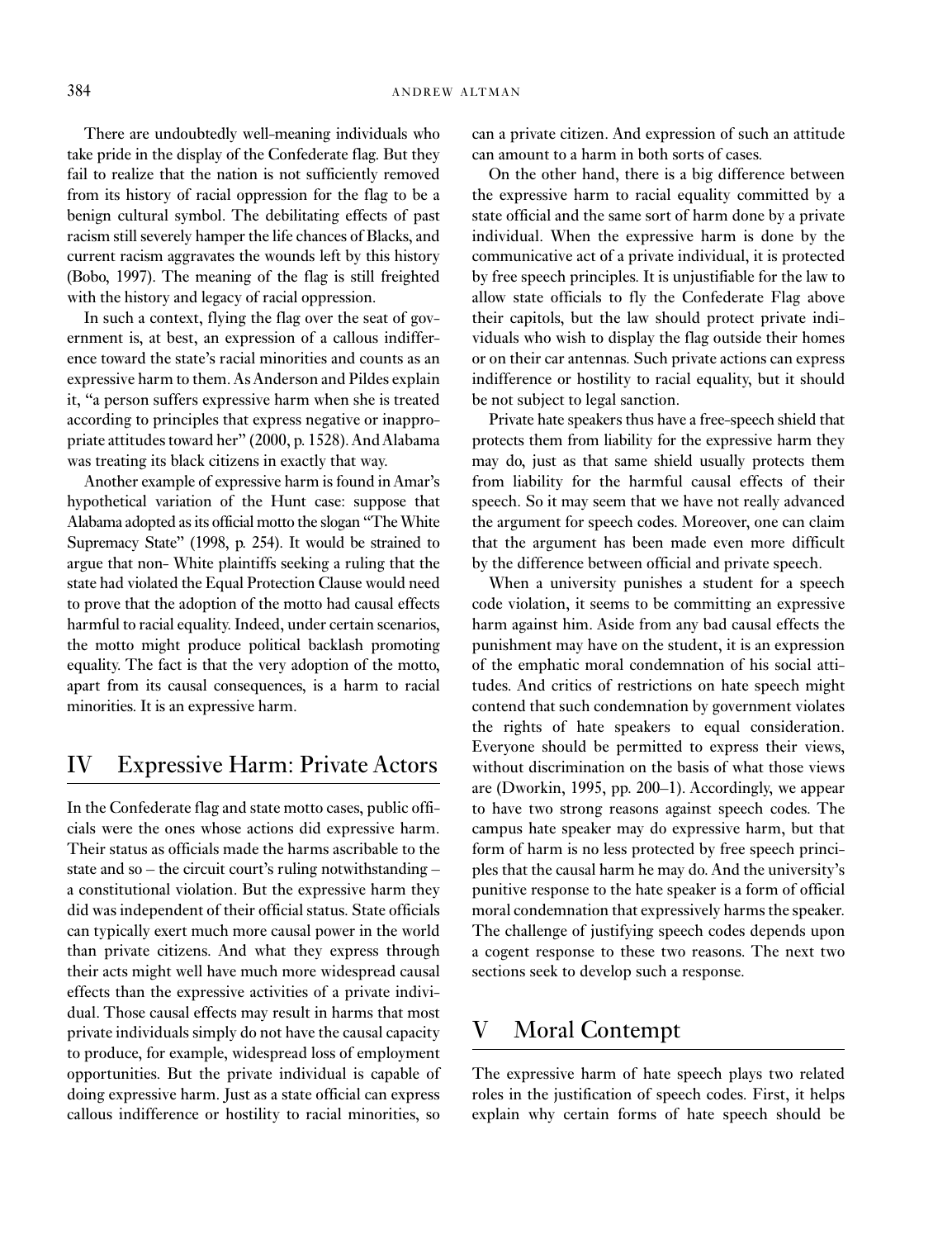regarded as "low value" speech in the university context. Second, it serves to distinguish those forms of hate speech that ought to be subject to official restriction from those that ought to be protected against such restriction. Let us begin with a look at how the meaning and use of racial epithets can be understood in terms of the idea of expressive harm.

Racial epithets and similar terms of abuse are communicative tools for expressing an extreme form of moral contempt.3 Such contempt involves the attitude that the person targeted by the epithet belongs to a group whose members have a lower moral status than those in the group to which the speaker belongs. For those who think in such terms, it is appropriate to express such contempt when members of the morally subordinate groups seek to be treated as equals. The expression of extreme contempt is thought to be fitting because those who are moral inferiors are trying to act as equals: they are impostors who need to be treated as such. Racial epithets and similar terms of abuse are words whose use is to treat someone in a morally degrading way by expressing a certain form of moral contempt toward them. Racist or sexist speech in the form of scientific or philosophical discourse might also convey contempt, but that is not the principal purpose of those forms of discourse. Rather, the vocabulary of such discourse is for formulating and expressing ideas that claim to have objective validity. Any such validity-claim is subject to critical scrutiny and challenge by anyone who can raise such a challenge, even by those persons whom the claim might assert to be moral inferiors to the speaker. "Scientific racism" might explicitly assert that a certain racial group is inherently less intelligent or more prone to crime than other racial groups, but in making such claims it implicitly invites anyone to produce arguments and evidence to refute them.

It is true that the use of epithets can be part of assertions that claim objective validity. Anti–Semites can say "Kikes are all thieves." But hate speech couched in scientific or philosophical discourse does not employ such epithets because the discourse is meant to convey objective claims unadorned by the subjective feelings of the speaker. In contrast, the point of epithets is precisely to express the feelings of the speaker.

The contrast explains why hate speech couched in the discourse of science, philosophy, theology, or other scholarly vocabularies should be protected. The claims that such speech makes are subject to the scrutiny, challenge, and refutation of those operating within the institutional rationality of the university. As Golding has stressed, that rationality requires protection even for speech that claims or suggests some groups of humans are inherently inferior to others.

In contrast, speech using racist epithets and similarly abusive terms is "low value" speech in the university context because it contributes virtually nothing to the operation of the institutional rationality of the university at the same time that it is used to degrade members of the university community. The exercise of that rationality involves the critical assessment of claims to objective validity. It is difficult to see what role is played in that process by the use of epithets to express contempt for and degrade persons who are members of the university community on the basis of their race, gender, and other categories of social identity.

My argument might be rejected on the basis of the reasoning in the case of *Cohen* v. *California*. Writing for the Court, Justice Harlan said that the words on the jacket Cohen wore into a courthouse, "Fuck the Draft," conveyed a message in which the emotional and cognitive elements were inseparable. Protecting Cohen's message against the Vietnam War draft meant protecting the expletive in terms of which the message was expressed. And the Court held that the message must be protected as the expression of Cohen's political viewpoint.

It may be argued that Harlan's reasoning applies to the use of racist or sexist epithets. Such epithets convey a message in which emotional and cognitive elements are mixed and the message must be protected as the expression of certain viewpoint. However, there is an important difference between campus hate-speech cases and Cohen's case: The campus cases – but not Cohen's – are closely analogous to cases of verbal racial harassment in the workplace. And restrictions on such harassment at work are unobjectionable.

Cohen was not acting in an employment context but rather as a member of the general public, expressing his views in a building open to the public. And he caused no disturbance in courthouse operations. But imagine that he were an employee at a business with black employees and that he wore a jacket in the workplace saying "Fuck niggers." Such expression could be justifiably prohibited on grounds of equal employment opportunity.

Campus speech cases are more like such an employment case than they are like the actual Cohen case. Students are not employees. But they do have a defined role within the university, and they should not be materially disadvantaged in their role on account of their race,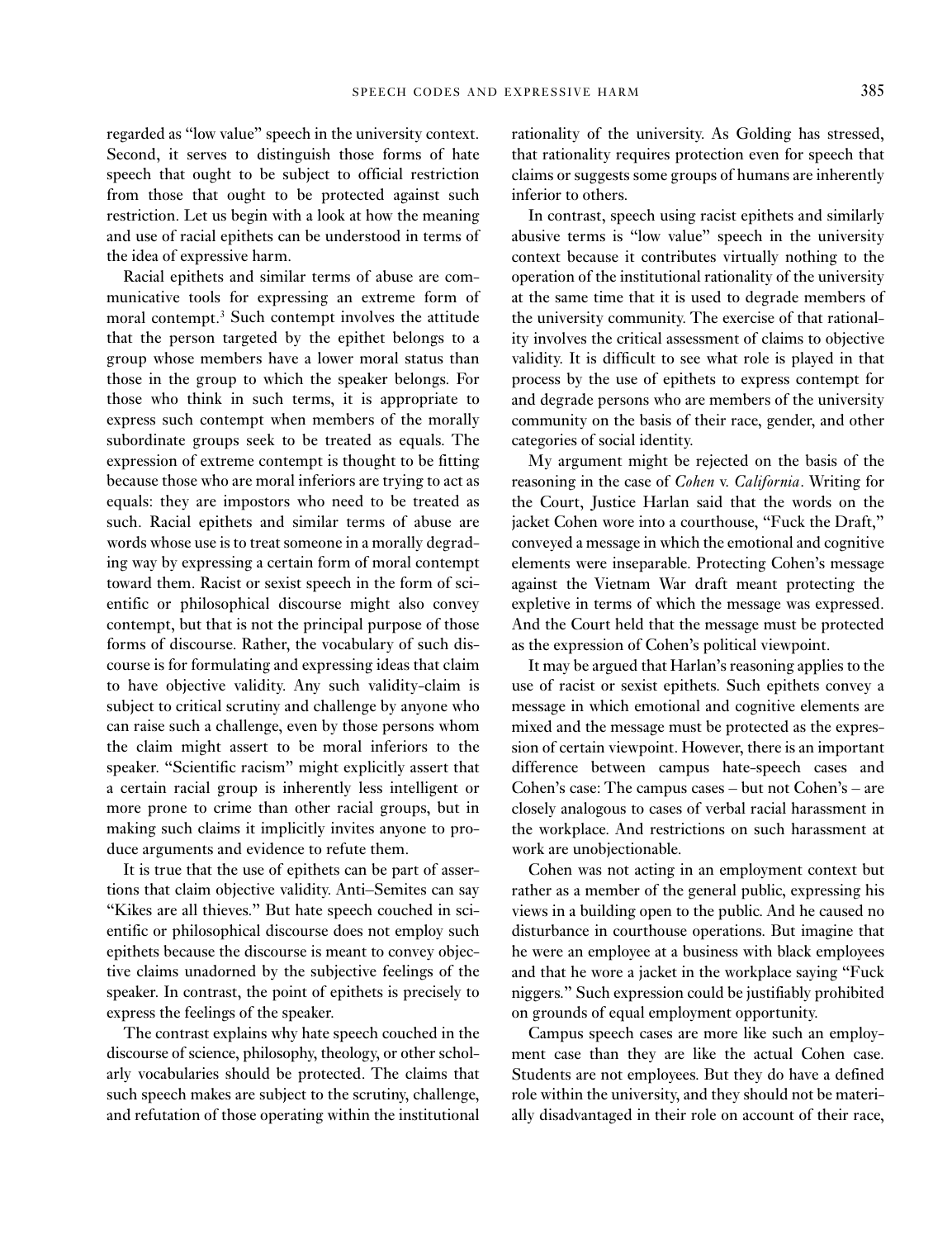gender, or sexual orientation. The use of racial epithets and similar terms of abuse in the campus context is reasonably thought to interfere with equal educational opportunity, just as the use of such terms can interfere with equal employment opportunity in the workplace.

It is also true that the principle of equal educational opportunity must be construed in a way that is responsive to the special role of the university in critically examining all ideas claiming objective validity. Hate speech in the mode of scientific or philosophical discourse can cause psychological distress sufficient to interfere with a student's ability to enjoy the opportunities of campus life. But in that case, it is the ideas expressed that are the grounds for the distress. And, unlike other institutions, the role of the university in critically assessing ideas requires that distress caused by the assertion of ideas be excluded as a reason for adopting a speech policy. However, that role does not require the university to ignore the causal effects of racist epithets on the student.

Sadurski has claimed that "insensitivity to many psychic harms is the price of a broadened scope for individual autonomy" (1999, p. 224). It is also true that a certain degree of such insensitivity is the price of a university's commitment to the free expression and critical testing of ideas claiming objective validity. But the causal harm of racial epithets is not the result of putting forth propositions that claim objective validity. Rather, the causal harm is the product of the extreme moral contempt that the epithets express. Thus, a university speech policy that takes account of the causal harms of such epithets is not subject to the same objection as a policy that takes account of the causal harm of statements that claim objective validity.

# VI Official Condemnation

Let us now turn to the matter of whether a speech code treats hate speakers with less than equal consideration. After all, such a code makes them liable to punitive measures for the expression of their social and political attitudes, and "the significance of punishment is moral condemnation" (Kahan, 1996, p. 598). There is no circumventing the fact that a speech policy that employs punishment to express such condemnation seeks to suppress speech for the viewpoint it expresses. And in so doing, the policy violates the equal expressive rights of those who hold the disfavored viewpoints.

Any viewpoint-biased speech restriction should be troubling to those who value strong protections for freedom of speech. But it is important to place the speech code debate in its broader social and historical context in order to understand how a limited departure from viewpoint neutrality can be justifiable.

Consider again the Confederate flag dispute. Blacks and many others reasonably took the flag as symbolic of the state's indifference, or even antagonism, to racial equality. Removal of the flag was reasonably construed as an expressive affirmation of that value. The removal was hardly viewpoint-neutral and could not have been in the situation. But the expressive affirmation of racial equality was justifiable, and even mandatory, under the circumstances.

The flag was reasonably construed as standing for a set of values associated with the Confederacy, including white supremacy. In theory, the flag can stand for such virtues as courage and honor without the taint of the white supremacist regime those virtues in fact served. But in contemporary American society the display of the flag cannot be purified of such a taint. There is no way for a state to display the flag over its capitol without it being reasonably interpreted as callous indifference to interests of its black citizens.

Many advocates of speech codes appear to see the code controversy in similar terms: adopting a speech code is a way of symbolically affirming the value of racial equality but not adopting one amounts to the expressive repudiation of that value (Shiffrin, 1999, pp. 78–80). But the analogy is not quite right. The failure to have a code is not analogous to displaying a symbol whose meaning is still inextricably intertwined with racism. For that reason, it is wrong to think that it is morally, even if not legally, mandatory for any university to have a speech code. But having such a code still may be a justifiable option.

A speech code is an expressive affirmation of racial equality. So are other aspects of university life, such as the observance of the Martin Luther King holiday. Hate speakers may object to the holiday as a departure from viewpoint neutrality and a denigration of their right to equality. They don't get to have an official holiday for their favorite opponent of the civil rights movement. But the nation's commitment to racial equality means that hate speakers and advocates of racial equality simply are not treated in an absolutely evenhanded way, nor should they be. The history of racial injustice is so egregious, and its lingering effects still so troublesome, that some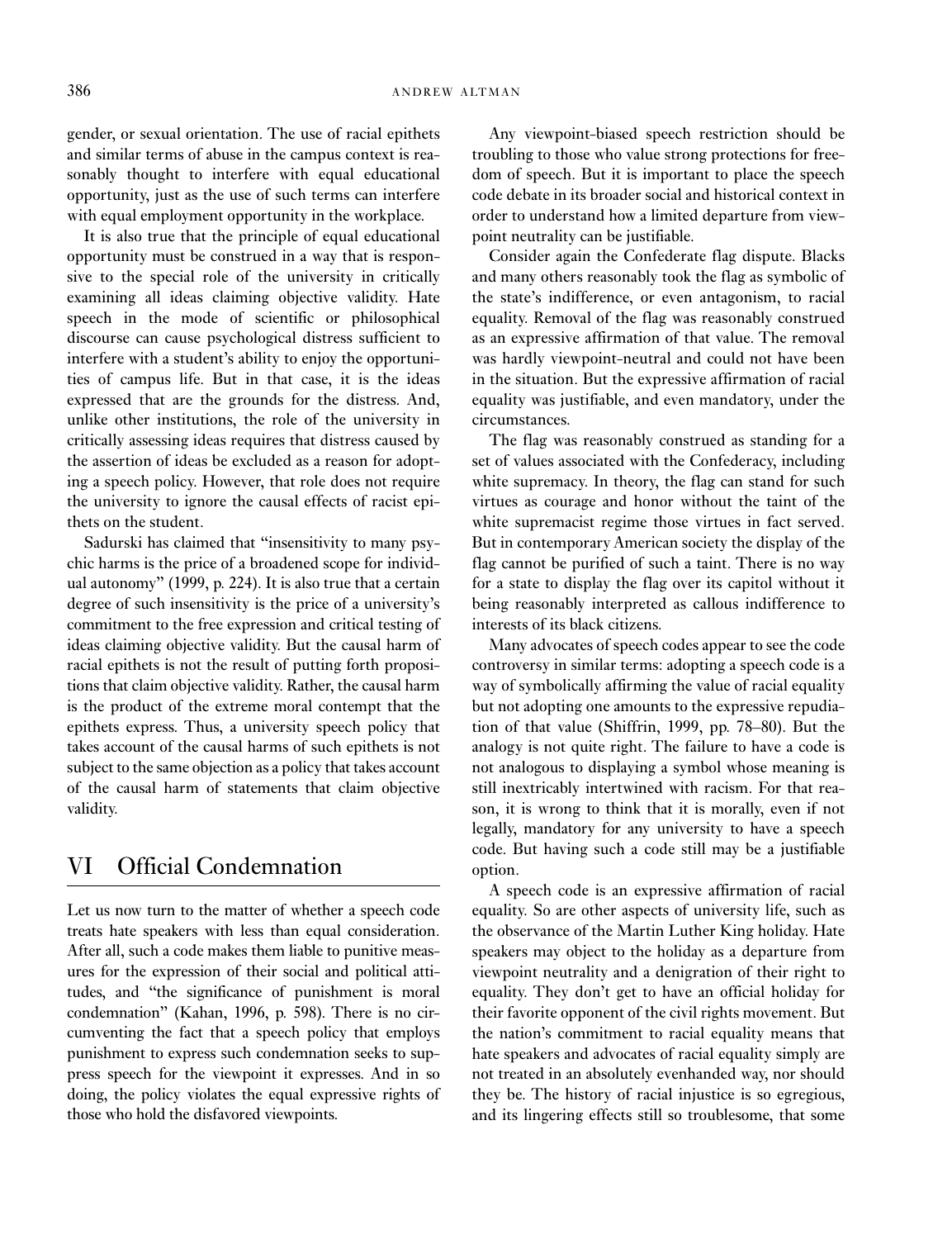tilt away from strict expressive neutrality and in the direction of racial equality is entirely justifiable. The question is the degree and nature of the tilt.

Critics of speech codes may concede that symbolically affirming racial equality and condemning bigotry through official holidays is fine but then argue that it is an entirely different matter when it comes to using punitive measures for strictly symbolic purposes. But speech codes can be reasonably understood as more than a strictly symbolic gesture. Their condemnation of bigotry sends a strong educational message to the university community and arguably deters forms of verbal degradation that interfere with a student's opportunity to enjoy benefits of campus life.

It may be true that speech codes are not indispensable for providing equal educational opportunity: counterspeech that condemns instances of campus bigotry and other alternatives might work. But it is not unreasonable for a school to judge that a speech code would be of sufficient value to warrant its adoption. The question is how to formulate a code that serves equal opportunity while respecting the centrality of free expression to the role of the university.

#### VII Speech Codes

Some advocates of speech codes defend bans on hate speech that sweep more broadly than the use of epithets (Matsuda, 1993, pp. 44–5; Lawrence, 1993, p. 70). Such broad codes would prohibit hate speech formulated in scientific, philosophical, or theological terms. It should be clear that my analysis rejects codes of that kind as inconsistent with the central place that free speech must play in the life of the university. A speech code must be narrowly drawn in order to be justifiable (Cohen, 1996, pp. 212–14; Weinstein, 1999, pp. 52, 127).

A typical version of a narrow code prohibits hate speech only when (a) it uses racial epithets or analogously abusive terms based on sex, sexual orientation, and similar categories of social identity, (b) the speaker intends to degrade persons through his use of such terms, and (c) the terms are addressed directly to a specific person or small group of persons.

In criticizing narrow speech codes, some legal theorists have suggested that general rules against verbal harassment would be preferable to codes formulated in terms of race, gender, and so on (Golding, 2000, p. 60). Such general rules would not select out particular categories of verbal harassment, but would rather prohibit any verbal abuse that materially interfered with a (reasonable) student's ability to learn and enjoy the other benefits of campus life and that was intended to cause such interference. General harassment rules certainly have much to be said for them as an alternative to narrow speech codes. A student's opportunities to take advantage of the benefits of the university should not be materially interfered with by any form of verbal harassment. And if the speech policy of a university were restricted to racial epithets and the like, then students who were harassed for other reasons, for example, their political affiliation, could rightly complain that the university was not adequately protecting their interest in equal educational opportunity. Accordingly, it is reasonable to think that general rules against all forms of verbal harassment would be preferable to a speech code limited to categories such as race and gender. Nonetheless, it is possible to give due recognition to the special expressive and causal harm of racial epithets within a set of general rules prohibiting any verbal harassment that interferes with a student's equal educational opportunity.

The capacity of racial epithets to express extreme moral contempt gives them an unusual power to interfere with a student's efforts to take advantage of her educational opportunities. General rules against verbal harassment can be interpreted and applied in a way that takes account of that fact. For instance, the use of anti-Semitic epithets could be judged a violation of the rules even in the case of just a single incident, while other forms of abusive speech, for example, those targeting a person's political affiliation, would need to involve repeated episodes before they would rise to the level of a violation. Or the use of a racist epithet might be judged a violation when it is reasonably foreseeable that an individual in the targeted group would be exposed to the abusive term, even if the epithet were not specifically directed at her.<sup>4</sup> For other forms of verbal harassment, directly addressing the targeted individual might be required.

The basic standard for a violation would be the same in all cases of verbal harassment: Did the abusive speech materially interfere with a student's opportunity to take advantage of the benefits of campus life?<sup>5</sup> But in the interpretation and application of that standard, the distinctive expressive power of racist epithets and similar terms of abuse would be taken into account.<sup>6</sup>

A campus speech policy that took account of that special expressive power could do a better job of protecting equal opportunity than general rules against verbal harassment that failed to be responsive to expressive harm